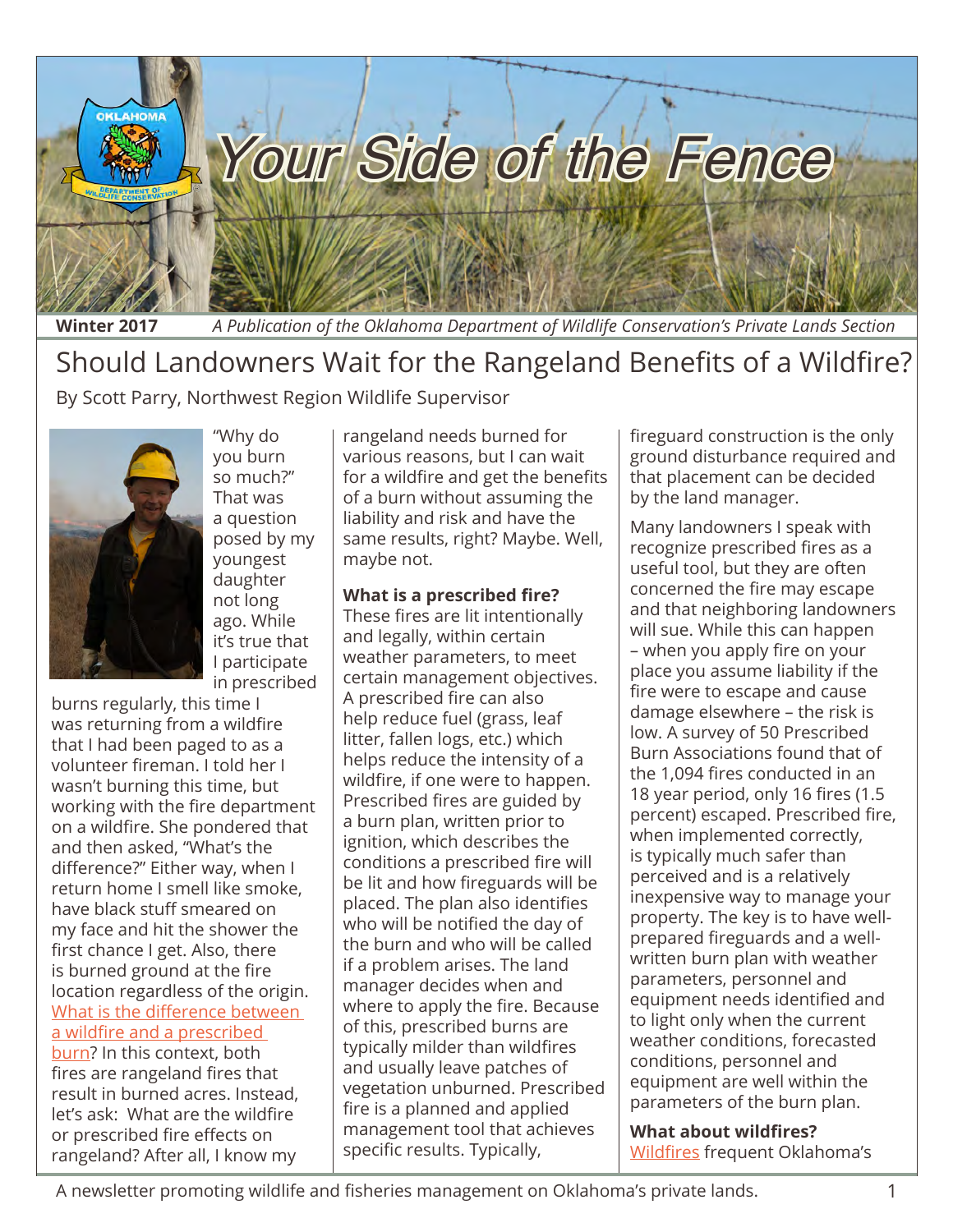## **Your Side of the Fence**

*A publication of the ODWC's Private Lands Section*

#### **Landowner Assistance Contacts:**

#### **Deer Management Assistance Program**

Erik Bartholomew..................(405) 396-2503

### **Okla. Wildscape Certification Program:**

Melynda Hickman..................(405) 990-4977

#### **Streams Management**

Jim Burroughs........................(918) 683-1031

## **Farm Pond Technical Assistance; Farm Pond Fish Stocking Program:**

NW Region - Chas Patterson.(580) 474-2668 SW Region - Ryan Ryswyk.....(580) 529-2795 NE Region - Josh Johnston....(918) 346-3220 EC Region - Jim Burroughs...(918) 683-1031 S E Region - Don Groom.......(918) 297-0153 C Region - Keith Thomas...(405) 325-7288

## **Other ODWC Contacts:**

| Operation Game Thief(800) 522-8039 |
|------------------------------------|
| License Section(405) 521-3852      |
| Websitewildlifedepartment.com      |

*"Your Side of the Fence" is published twice annually to promote wildlife and fisheries management on Oklahoma's private lands. Articles may be reprinted with permission from the editors:*

| Jena Donnell(405) 496-0350 |  |
|----------------------------|--|
| jena.donnell@odwc.ok.gov   |  |
|                            |  |
| russ.horton@odwc.ok.gov    |  |

*This program receives Federal assistance from the U.S. Fish and Wildlife Service, and thus prohibits discrimination on the basis of race, color, religion, national origin, disability, age, and sex (gender), pursuant to Title VII of the Civil Rights Act of 1964 (as amended), Title IX of the Education Amendments of 1972, the Age Discrimination Act of 1975, Section 504 of the Rehabilitation Act of 1973, and Title II of the Americans with Disabilities Act of 1990. To request an accommodation or informational material in an alternative format, please contact (Oklahoma Department of Wildlife Conservation, (405) 521-3851). If you believe you have been discriminated against in any program, activity, or service, please contact: U.S. Fish and Wildlife Service, Office for Diversity and Workforce Management, 5275 Leesburg Pike, Falls Church, Virginia 22041.*

landscape. According to the National Interagency Fire Center, Oklahoma had 1,309 wildfires that burned 100,382 acres in 2015. That was a relatively slow year. In 2016 starting in Woods County, Okla., the huge Anderson Creek wildfire burned almost 400,000 acres alone. So, is wildfire good or bad? As a general rule, fire is a naturally occurring process and wildfires can address invasive plant issues and regenerate plant communities. But there are many more factors to consider. Wildfires happen without regard to when and where the land manager would want and can occur on any day, year round, in Oklahoma. Even so, larger wildfires are often associated with the dormant season (Nov.

– March) on days with low humidity and/or high winds. These conditions often result in a higher fire intensity and speed than you would see with a prescribed fire. This means more land – and more vegetation – is typically burned. For example, cottonwood trees along a creek would likely survive a prescribed fire, but may be eradicated by a wildfire, leaving an area without any roosting trees for wild turkeys. Wildfires can vary greatly in terms of rate of spread or speed, but in extreme conditions can move much faster than a prescribed fire. This greatly reduces the chances of wildlife survival within the burned area.

As a landowner, you may be thinking, "I'm only interested in upland species and don't need roosting trees. I know that other animals will move in from neighboring areas, so I'm willing to wait for the rangeland benefits of a wildfire." This is where I could nearly write a book about what can go wrong during intense wildfire conditions

and what happens when fire units show up to put out the fire.

The primary job for fire departments in a wildfire situation is to extinguish the fire as quickly and safely as possible while trying to protect all structures possible. Getting as many suppression units on site as fast as possible, along with heavy equipment to cut fireguards, is a leading priority. I have seen firebreaks created up to four maintainer blades wide through the middle of pastures, across boundary fences (with the fences cut), through trees, fields, hay meadows and around yards. These fireguards are often created very rapidly, without regard to where the manager would like for them to be installed long-term. Additionally, dozers and maintainers are unloaded in the first available location – often in driveways, bar ditches and wheat fields. Additional property damages are realized when the landowners find burned fences, corals, windmills, solar pumps, tanks, and heavy equipment that can't be easily moved. In the end, prescribed fires rotated across your property could improve the rangeland and minimize costly, damaging wildfires.

While it could be argued that a wildfire can have some positive value, the hassle of fence restoration, damage caused by fire-fighting equipment, threats to structures, livestock and humans, as well as the expense to communities, counties and state agencies may be a far bigger negative. A prescribed fire, with the land manager choosing firebreak placement and timing of ignition, can lead to a successful, productive and safe fire that will help accomplish management objectives.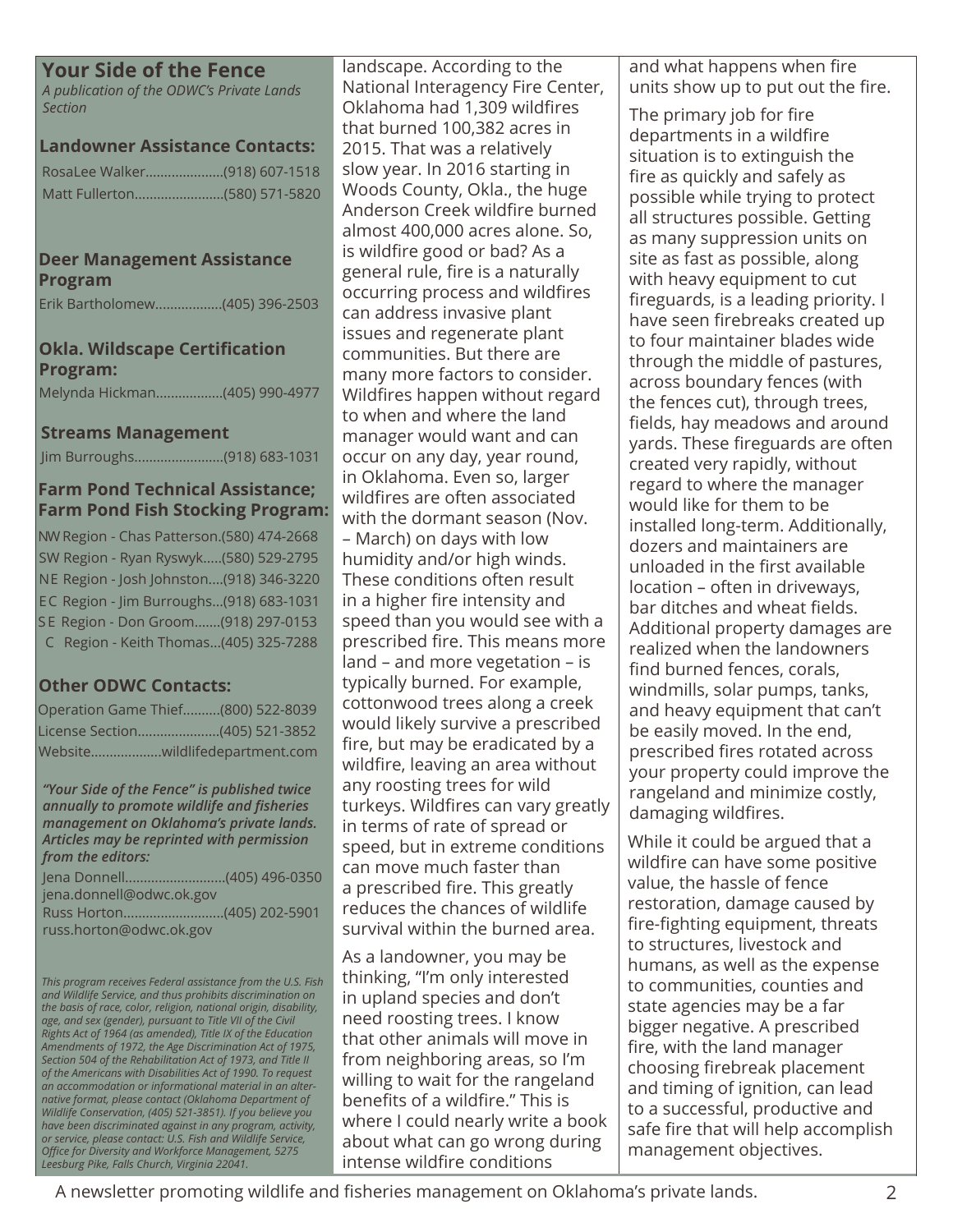

## Behind the Scenes with the Farm Pond Program By John Davenport, Hatchery Supervisor - Holdenville State Fish Hatchery



Ask an Oklahoma angler about their first fish and the stringer of memories will often trace back to a familiar starting point – a family

member's farm pond. Because these privately-owned ponds have time and again "hooked" beginning anglers, the Wildlife Department is dedicated to helping landowners make these ponds productive. One way to do that is by providing fishing license-holding landowners with a source of quality fish.

Since the 1940s, the Wildlife Department's four state fish hatcheries, located near Durant, Holdenville, Lawton and Burlington, have set aside resources to raise fish specifically for privately-owned farm ponds. More than 70 years later, the popular Farm Pond Program has created a demand it struggles to satisfy.

Hundreds of landowners apply for a share of the bluegill sunfish, channel catfish and northern largemouth bass raised through the program each year. But in

2015, applications to the

program

more than tripled when farm ponds were once again filled with rainwater. The hatcheries – whose primary goal is to increase angling opportunities in *public* waters – simply didn't have space to raise enough fish to fulfill the Farm Pond Program requests. The Wildlife Department expects to have a similar demand, one that exceeds production capacity, in the coming year. Even so, hatchery ponds are being prepped for the upcoming spring so that quality fish can be offered to Oklahoma's anglers.

Two of the species offered in the Farm Pond Program, sunfish and catfish, are also raised for the state's larger Lake Stocking Program. The broodstock, or parent fish, of both species begin spawning in late May when their individual pond's water warms to around 72 degrees. **Raising Sunfish and Catfish**

While the sunfish eggs are allowed to develop in their fertilized pond of origin, eggs from the catfish pond are collected twice a week and transferred to a specialized hatching tank. There, the catfish



State Fish Hatcheries of Oklahoma

eggs are fanned until they hatch into small fish, or fry. The juvenile fish are moved to a series of rearing tanks where they receive a high-protein feed mixture. After two weeks, the catfish are about an inch long and are moved to a larger rearing pond. Biologists weigh a sample of the growing fish each week and adjust their twice-daily feeding to equate to four percent of the catfish's body weight. By Labor Day, the catfish are 2 inches in length, the sunfish half that, and both species are ready to be distributed to the waiting landowners.



A newsletter promoting wildlife and fisheries management on Oklahoma's private lands. 3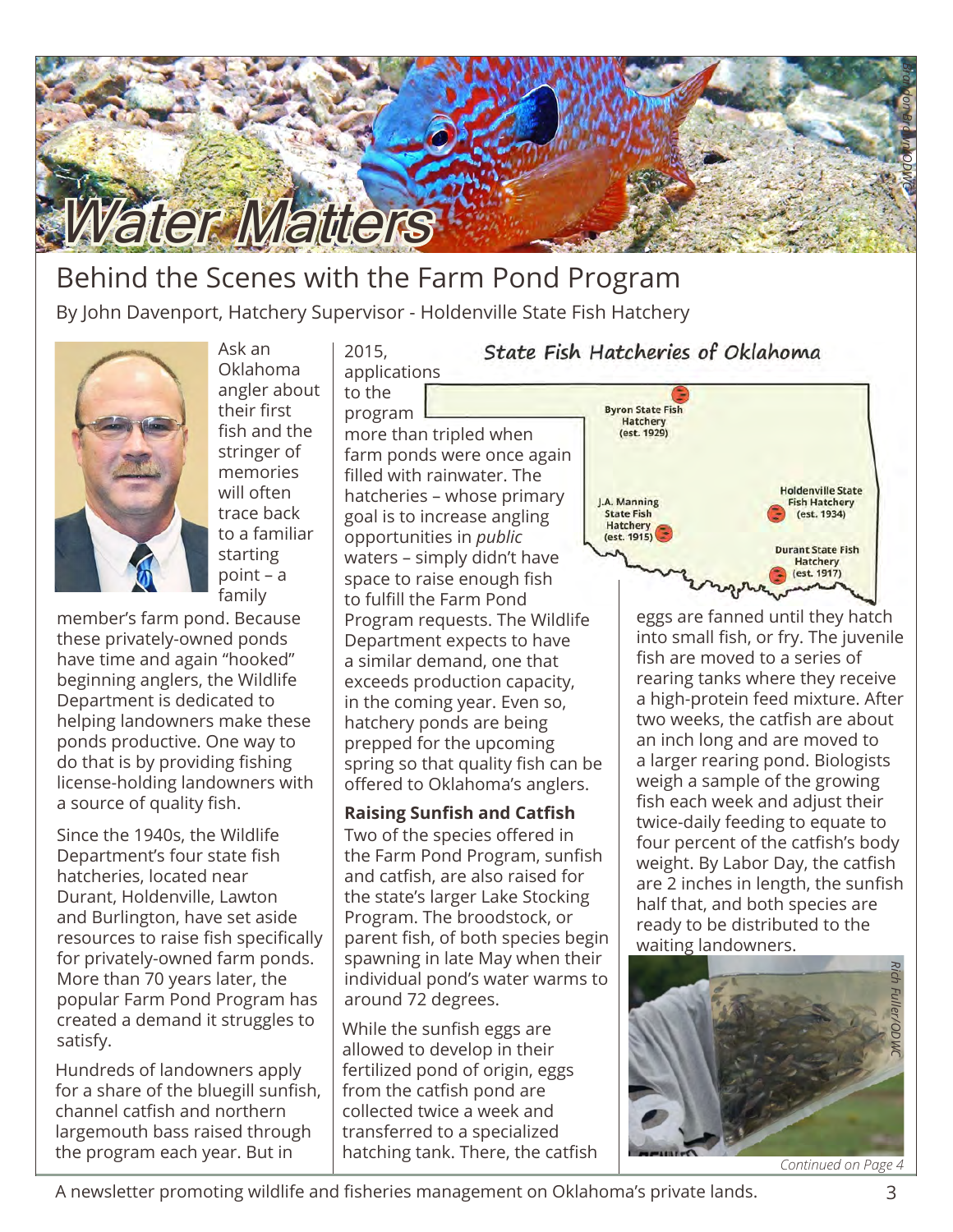

## Behind the Scenes with the Farm Pond Program, cont.

## **Growing Bass**

In April, seven months after the bluegill and catfish are issued, the hatcheries shift their focus to pairing northern largemouth bass broodstock. Unlike the sunfish and catfish, this bass variety is grown only for the Farm Pond Program. A little more coldhardy, the bass begin spawning when water temperatures reach 62 degrees. After a few days, the ½-inch bass fry are swimming near the top of the water, a signal to hatchery staff that the fish are ready to be scooped out of the spawning pond and transferred to a fertilized rearing pond. Farm Pond Program applicants return to the hatcheries two months



later (early June) to pick up the two-inch bass.



Why the nine-month (September to June) wait to receive bass? Landowners who overwinter the catfish and bluegill in the newly-stocked farm ponds give the fish time to adjust to their new pond and find hiding spots before bass, carnivorous fish, are introduced. This waiting period also gives the bluegill time to hatch their first brood of young; which will serve as food for the growing bass. A productive fish, bluegill replace their sacrificial first brood each month of the summer growing season. By staggering the stocking times of the prey fish (bluegills) and predatory fish (bass) landowners and hatcheries can partner to create a balanced pond fishery.

## **Does Your Pond Qualify?**

Need help getting your ½ - 5 acre-pond ready for family members and friends? Send an application to the Farm Pond Program by May 31 for a chance to receive fish. Applications received June 1 will be eligible for next year's Program. Eligible ponds cannot have an existing fish population, the owner cannot offer fishing at the pond for a fee, and Game Wardens must be allowed to check for fishing licenses (if required) at that pond. Receiving fish from the Program does not require the landowner to offer fishing access to the public. For more information or to get an application go to [wildlifedepartment.com/lands](http://wildlifedepartment.com/lands-and-minerals/farm-ponds)[and-minerals/farm-ponds.](http://wildlifedepartment.com/lands-and-minerals/farm-ponds)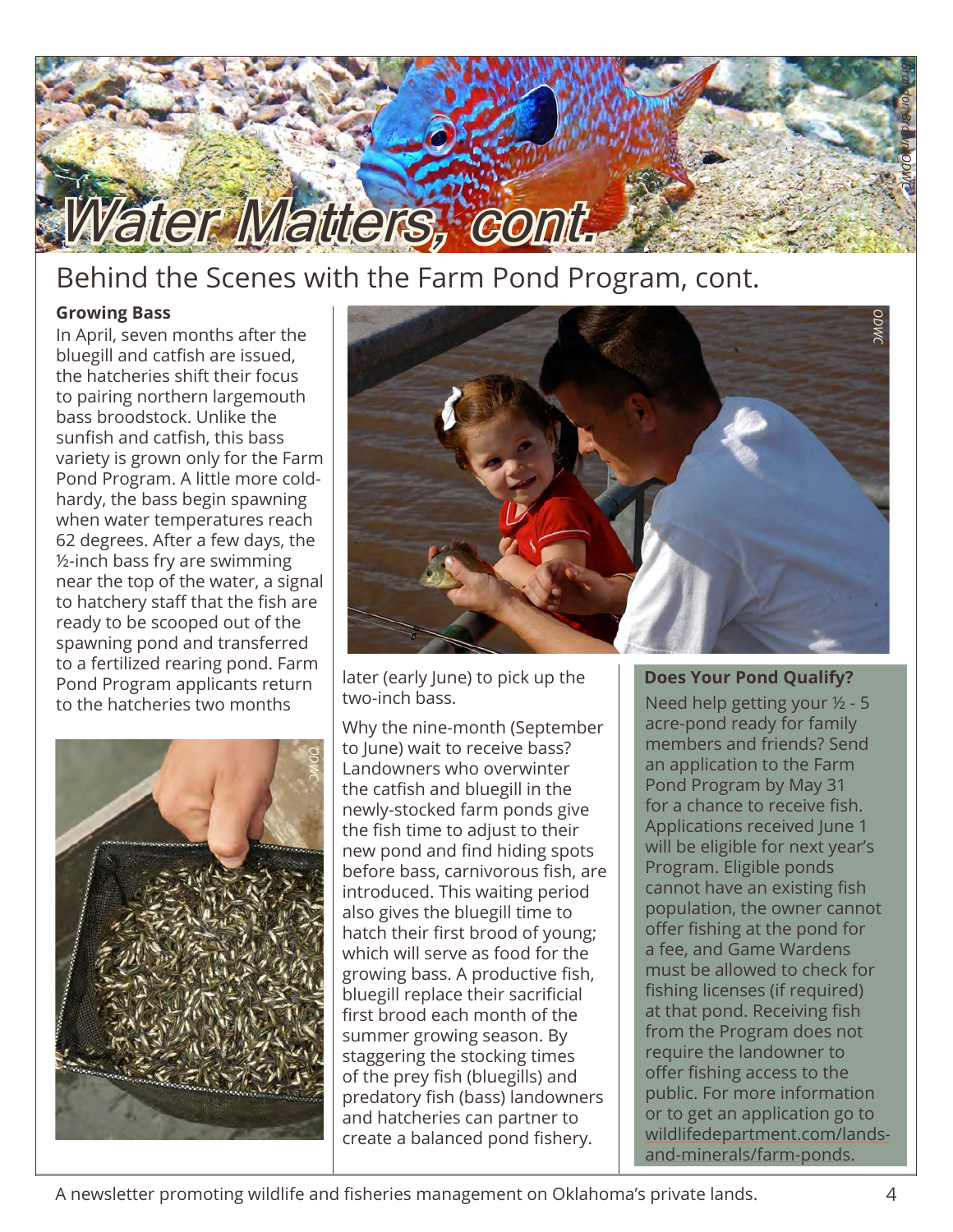# Landowner Spotlight

## The Gearharts – Making and Maintaining Memories

By RosaLee Walker, Private Lands Biologist



Roy and Robbie **Gearhart** own a few properties in Seminole county which total close to 430 acres that they actively

manage for wildlife. They are assisted in this task by their children; Ivan and Lydia. Mr. Gearhart grew up hunting and fishing and wants his children and grandchildren to have the same opportunity to experience and enjoy the outdoors.

## **"Some of my favorite memories are of my kids getting their first deer and turkey."**

Mr. Gearhart initially started his land management by clearing eastern redcedars and brush for his cattle and subsequently noticed an increase in wildlife. This revelation prompted Mr. Gearhart to look further into improving the areas for wildlife

which ultimately led him to sign up for the Wildlife Habitat Improvement Program managed by the Wildlife Department. Through the program, Mr. Gearhart was able to develop a long-term wildlife habitat conservation plan as well as receive financial assistance for completing practices that enhance and improve wildlife habitat on his property.

Since beginning the program Mr. Gearhart and his family have installed firebreaks in preparation for prescribed burns and have removed

additional eastern redcedar trees and brush. Their hard work has stimulated the growth of beneficial native range vegetation that provides nesting cover for turkey and quail as well as forage for many species of wildlife.

The wildlife habitat improvement practices completed by Mr. Gearhart have already resulted in an increase of wildlife use on the property and Mr. Gearhart plans on continuing the work to achieve even better results. He plans to continue removing cedar and brush and eradicating sericea lespedeza, an invasive, non-native plant. His ultimate goal is to create and maintain an area where wildlife will want to stay rather than roam through and leave as well as a place where they can receive the nourishment they need to thrive and stay healthy.

*ODWC*



*Roy and Lydia Gearhart pose for a photo with Lydia's first buck.*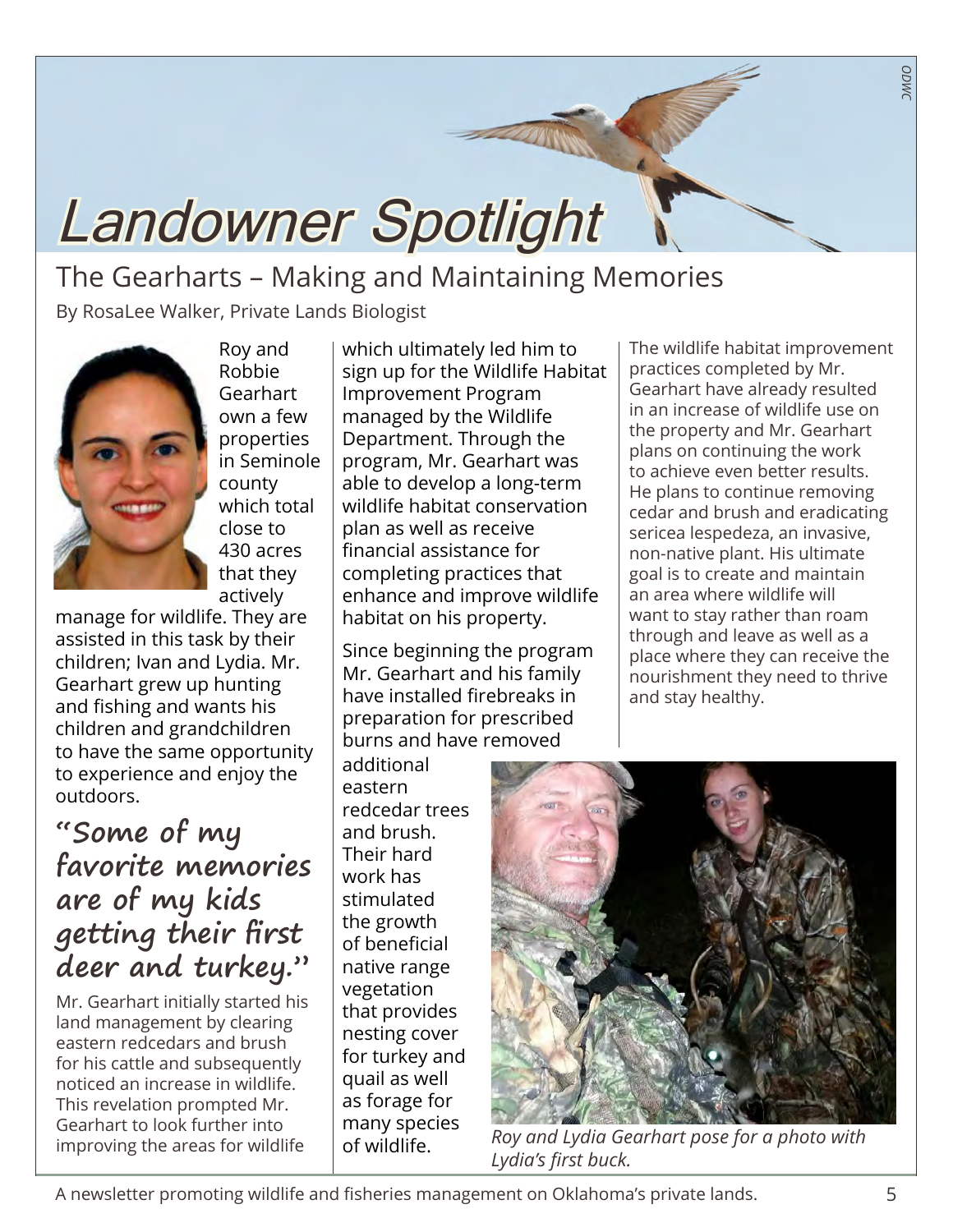

## When to Drawdown Wetlands for Duck Habitat

By David Banta, Wildlife Technician



While spring is a time when many waterfowl enthusiasts are putting away their gear, and dreaming about the return of their favorite birds the

following fall, it is also the time when other wetland managers are actively implementing a [water drawdown strategy](http://www.kestersnursery.com/New_Folder/nrcs142p2_016986.pdf) in their units that will, hopefully, produce lush stands of valuable and desirable moist-soil plants.

Indeed, a drawdown that is welltimed and of proper duration, is one of the most effective tools in wetland management. It can allow a wetland manager to directly influence the composition and production of moist-soil plants, optimize food production, and provide a nutrient-rich habitat for the exhausted and depleted fall migrants.

First, let's talk about timing of drawdowns. They are often described in general terms such as early, midseason, or late. In our part of the country, where our growing season exceeds 200 days, early drawdowns are



*Creating lush stands of valuable and desirable moist-soil plants, like smartweeds, results from well-timed wetland drawdowns.* 

carried out from mid-March through late April, midseason drawdowns from early May through late June, and late drawdowns after July 1st.

I have found that during most years, early and mid-season drawdowns result in the best quality of desirable moist-soil plants, as well as the greatest quantity of seeds produced. Since summer droughts are common in our area, plants that germinate following an early or early-midseason drawdown have time to develop adequate root systems before hot and dry conditions arrive, which will often stunt production of plants that germinate during the lattermidseason or late drawdown

#### **Native Plant Responses to Wetland Drawdowns**

**Early Drawdowns (Mid-March – Late April)**

Smartweeds (*Polygonum spp.*) Sedges (*Cyperus spp.*) Docks (*Rumex spp.*) Rice Cutgrass (*Leersia oryzoides*)

## **Midseason Drawdowns**

**(Early May – Late June)** Panicgrasses (*Panicum spp.*) Millets (*Echinochloa spp.*) Dallisgrasses (*Paspalum spp.*)

## **Late Drawdowns (After July 1)**

Sprangletops (*Leptochloa spp.*) Beggar Ticks (*Bidens spp.*)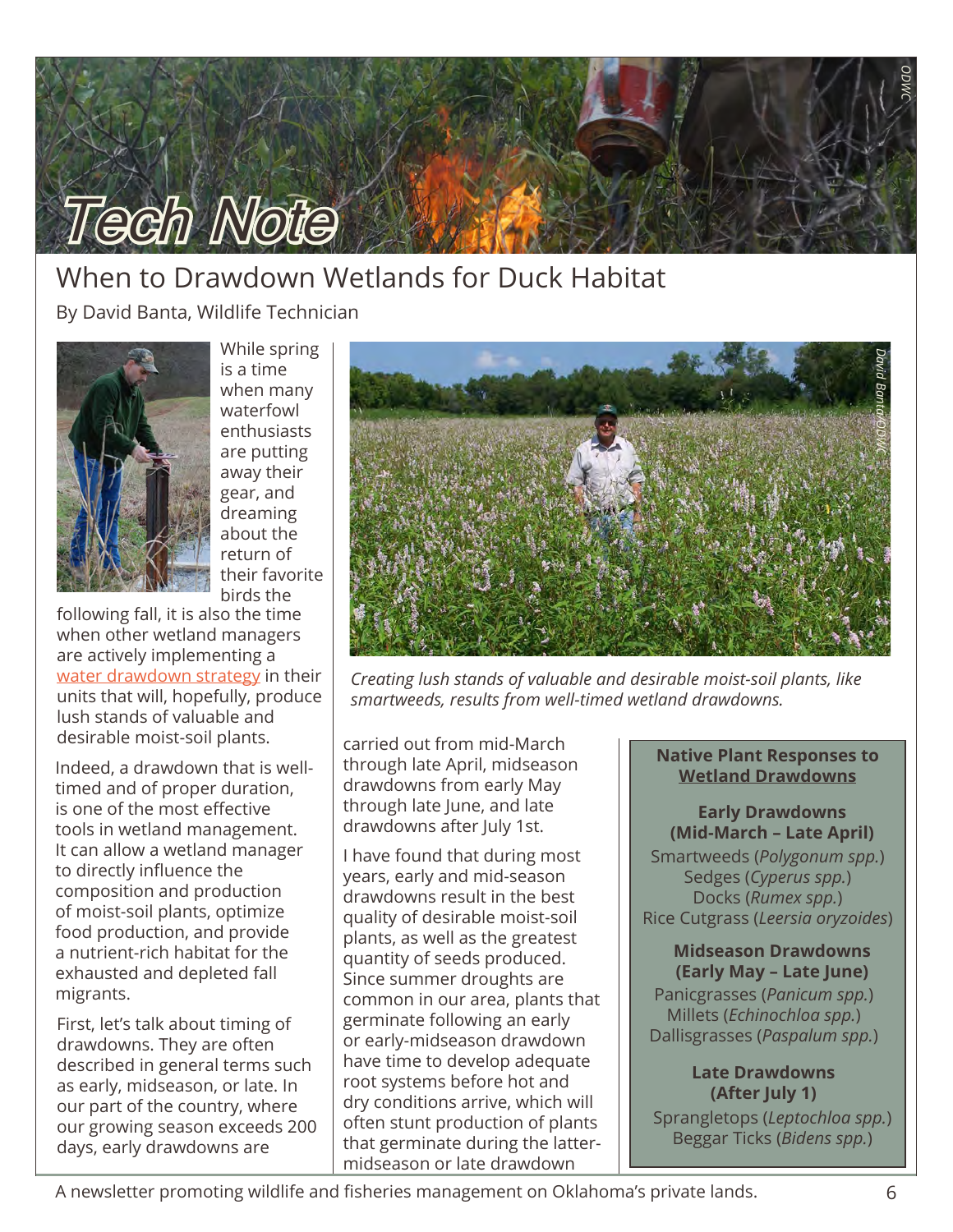regimes. Of course, this problem can be offset if the capability to irrigate exists.

Next, we need to consider the effects of drawdown rates. Occasionally, fast drawdowns are appropriate, especially in areas with brackish or saline waters.

In these cases, removing water quickly may minimize the level of soil salts remaining. However, by and large, a slow rate of water removal (minimum of 2-3 weeks) is recommended for maximum moist-soil plant response.

By optimizing the duration of our drawdown, we are prolonging the period of soil saturation, thereby affording the seeds in our seed bank a maximum amount of time to both germinate and develop an adequate root system. This, in turn, can ensure survival and, ultimately, result in substantially higher yields of seeds per acre in our moist-soil units.

Lastly, there is another notable advantage when using a prolonged drawdown rate. When water is discharged slowly from a unit, invertebrates become trapped in pools created by the retreating water, providing an important protein-rich food supply for waterfowl that haven't migrated north yet, as well as local pre-breeding and breeding female ducks, newly hatched waterfowl, and shorebirds. In short, it is a win-win!

So, as you can see, with some proper planning, implementation, and a little luck…..you can, at low cost, create attractive and productive wetland habitat that will be ready and waiting for the return of the ducks next fall.



*When water is slowly drained from a wetland unit in mid-March to late April, beneficial plants like barnyardgrass germinate. (Inset photo courtesy of The Samuel Roberts Noble Foundation, Ardmore, Oklahoma.)*



*Wetland managers can encourage a combination of knotroot bristlegrass (foxtail) and sprangletops by slowly removing water from wetland units from May to June. (Inset photo courtesy of The Samuel Roberts Noble Foundation, Ardmore, Oklahoma.)*



*Sprangletops and millets germinate when water is slowly drained from wetland units after May. (Inset photo courtesy of The Samuel Roberts Noble Foundation, Ardmore, Oklahoma.)*